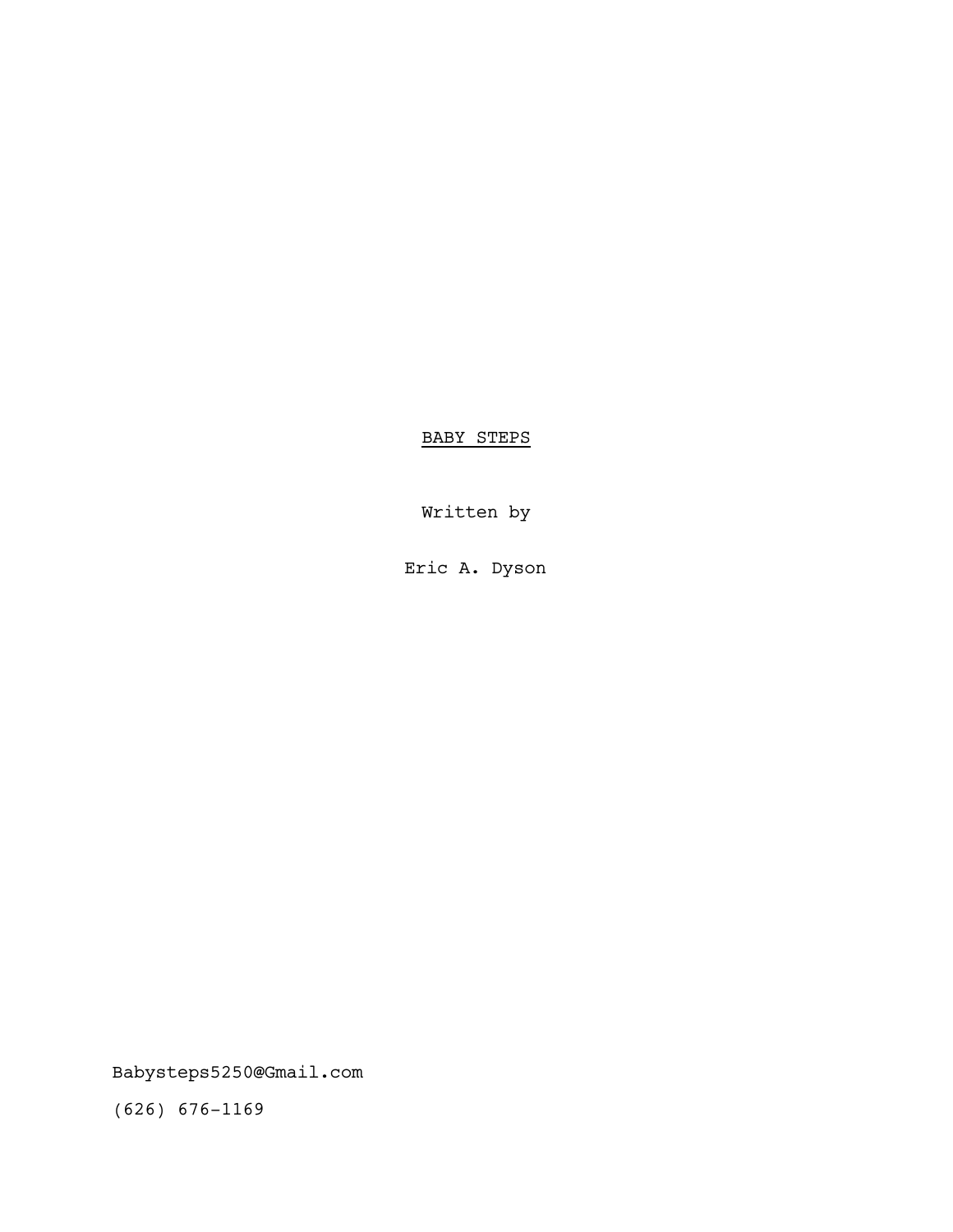INT. KENNY'S APARTMENT - NIGHT

This apartment is cluttered. Piles of unopened mail are scattered about. Only a few dimly lit fixtures and television off set the orange glow of the outside sodium vapor lights.

KENNY MEADOWS (African American, early 30's) seems like he's high because he is. Following through with normal activities feel laborious, disjointed and unsteady. He fills a glass with ice. He turns on a burner to warm up some day old Mac and cheese. Kenny grabs a large pitcher and dumps maybe too much purple flavored Cool-Aid into it. As the pitcher fills, the drugs he's on kick into overdrive. Kenny is frozen in place. An empty pill bottle falls from his hand.

From Kenny's perspective, the world grinds into ultra slo motion. He becomes hyper aware of this feeling. The sounds of the outside world, his blinking eyes. The movement of his hands seem painfully slow. He wants to take a step but he cannot move his feet.

This state of suspended animation is broken by the sound of a screeching smoke alarm. An immeasurable amount of time has passed. The glass full of ice has melted. The water filling the pitcher has long since overflowed. The Mac and cheese on the stove top is charred and burning. Smoke fills his apartment.

Kenny runs around wafting a towel at the alarm. He opens windows. In the melee things get knocked over.

> KENNY Oh shit. Fuck. Fuck. Fuck! No! No! No!

Kenny tosses the burning Mac and cheese into the flowing water of the sink. In doing so he burns his hand.

INT. HALL - DAY

The sounds from Kenny's apartment echo into the hall. A neighbor door opens. MS. MAYBELLE (late 80's African American) uses her walker to get closer to Kenny's door. CHAUNCEY (11 year old, African American, thick glasses, on the spectrum), Maybelle's grandson, pops his head out.

> CHAUNCEY Gramma. Is Kenny ok?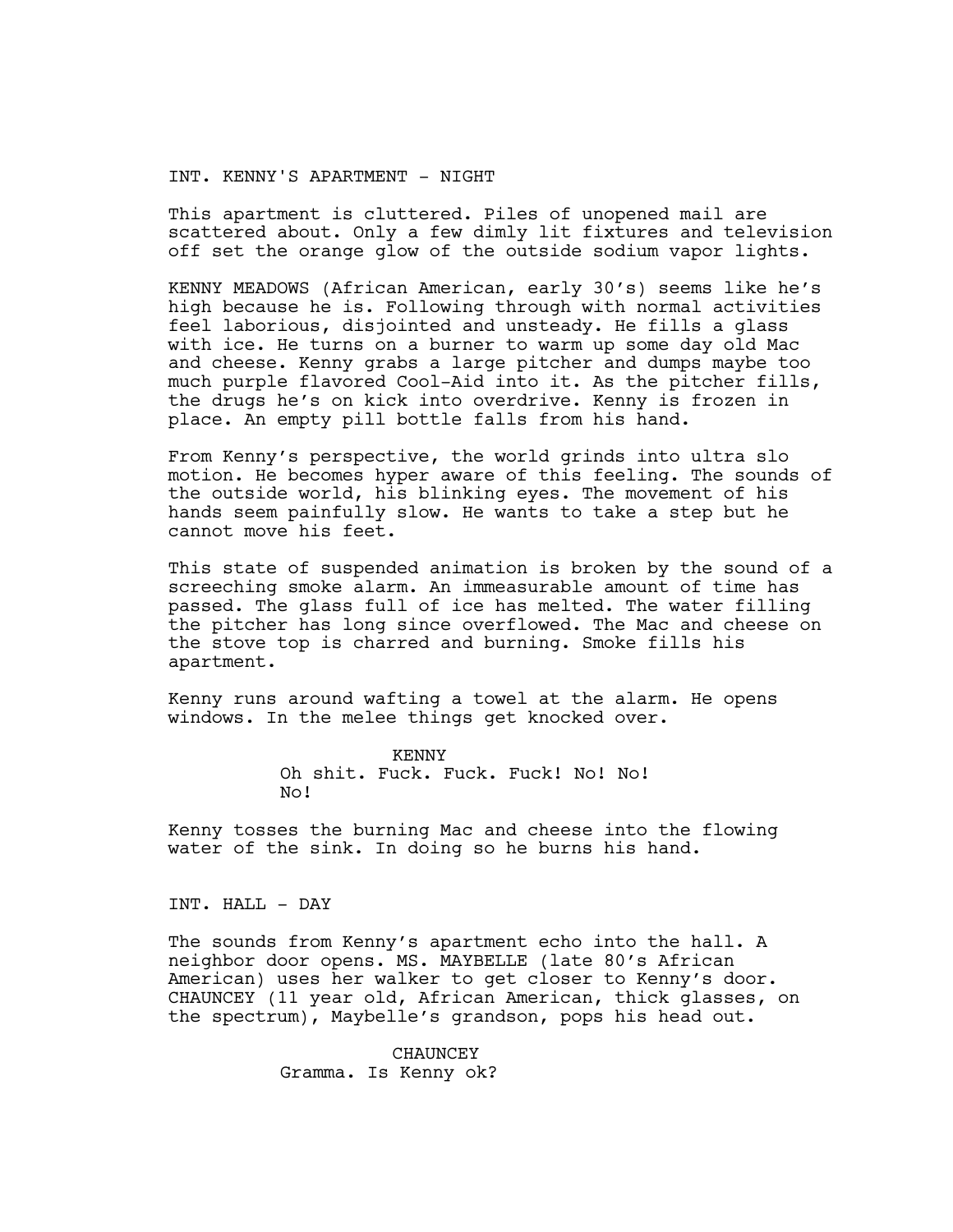Maybelle has stopped outside of Kenny's door. The noise has stopped. She nods her head affirming he is ok. But the look on her face holds deep concern.

Ms. Maybelle makes her way back to her apartment. Only the sounds of her walker fill the hallway.

A split second before she is back to her door, a cacophony of screams and crashes erupts from Kenny's apartment.

Chauncey rushes past his gramma to Kenny's door.

CHAUNCEY Kenny… Kenny it's me… Open up. Kenny.

TIME CUT:

## INT. MAYBELLE'S APARTMENT - NIGHT

Chauncey looks out the window. On the street below, a police officer takes notes as he talks with Ms. Maybelle. Moments later, Kenny is wheeled out and taken away in an ambulance.

Chauncey retreats to a kid sized table. From a shoe box, he pulls a stack of blank index cards and a sharpie.

INT. AMBULANCE - NIGHT

Kenny is barely conscious. A paramedic calls out Kenny's vitals.

# PARAMEDIC

BP is 140 over 90.

With a flashlight, the paramedic checks Kenny's pupil dilation. He attempts to keep Kenny communicative.

#### PARAMEDIC

Can you tell me your name? What's going on? Did you take anything? Stay with us. We're gonna get you some help.

A vitals machine begins to beep rapidly. Kenny's eyes roll back into his head. He begins to foam at the mouth as a seizure starts.

> PARAMEDIC Administering two milligrams of Naloxone.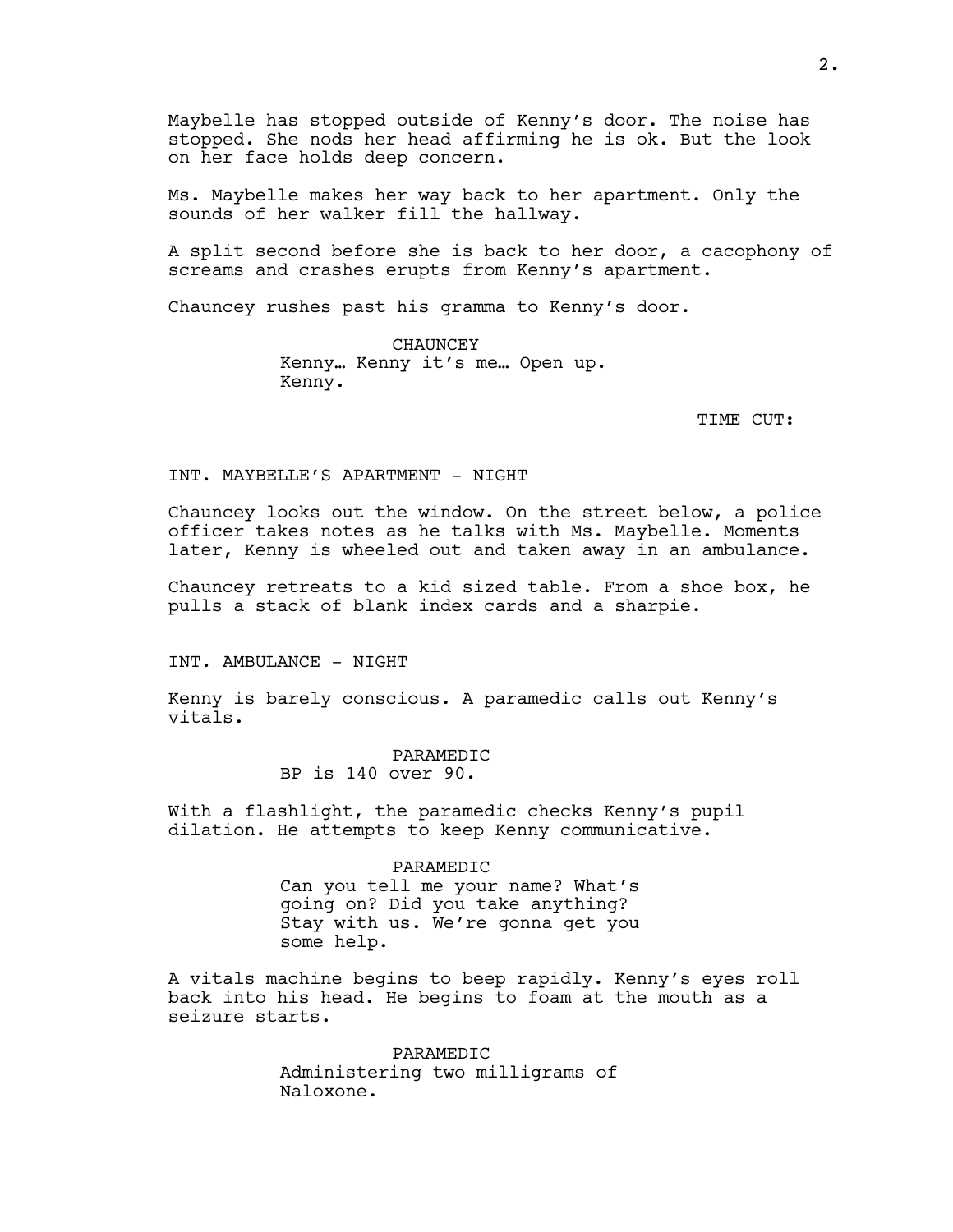INT. HOSPITAL ROOM - DAY

Kenny in a hospital bed. His arms secured to a railing. Slowly Kenny's eyes flutter open. As things come into focus, he see's a man in the restroom taking a leak. The man flushes the toilet. He turns and see's Kenny watching him.

DR. WILLIS

(busted) Oops. Almost forgot. Yes I'm a doctor. Yes I should be better about washing my hands. I'm working on it.

He turns back to wash his hands.

### KENNY

Aww shit.

This is Doctor Willis. Mid to late fifties. Not your typical doctor. If not for the white lab coat he dropped on the floor, you would think he's in a biker gang.

> DR. WILLIS You must really like this place to be back so soon.

The doctor pulls up a chair next to Kenny's bed.

DR. WILLIS (CONT'D) Wow. They got you tied in here pretty good. Hi Kenny. It's good to see you still breathing. But it's not good to see you again. I mean it is good to see you again. Just not here.

Dr. Willis awkwardly shakes Kenny's strapped in hand.

KENNY Hey Dr. Willis.

DR. WILLIS Don't call me that. Reminds me of my old man. We got a few issues we're working on. It's better than it was. But still. Anyhow. Just call me Henry.

KENNY

3.

Hi Henry.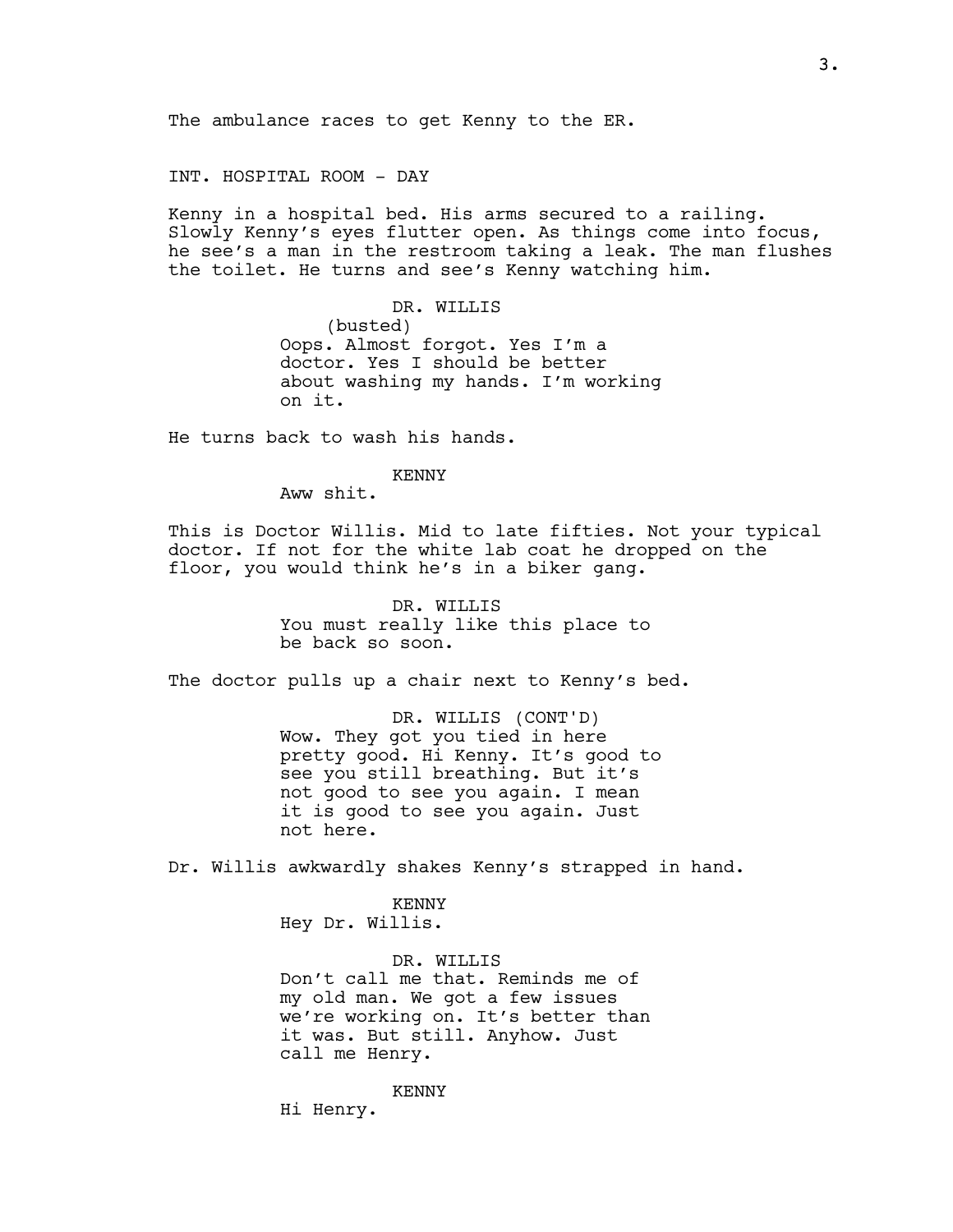DR. WILLIS Hi Kenny. You look like shit.

KENNY And that's exactly how I feel.

DR. WILLIS Let me know if you need to…

Kenny lurches up in his bed. His mouth fills with vomit. The doctor quickly grabs a trash can.

> DR. WILLIS (CONT'D) Yepp. There it is. Let's just keep this close.

After a few good pukes, Kenny sits back in his bed.

DR. WILLIS You good? All done?

The doctor unlocks one of Kenny's wrists. He offers him a cup of water and a few tissues.

> DR. WILLIS Do you know what day it is?

> > KENNY

Saturday.

DR. WILLIS Do you remember when you got here?

KENNY Last night sometime.

DR. WILLIS Do you believe in time travel?

KENNY

What?

DR. WILLIS I'm just screwing with you.

The doctor takes a more serious tone.

DR. WILLIS Today is Tuesday. You've been out of it for a while. As shitty as you look right now is actually an improvement.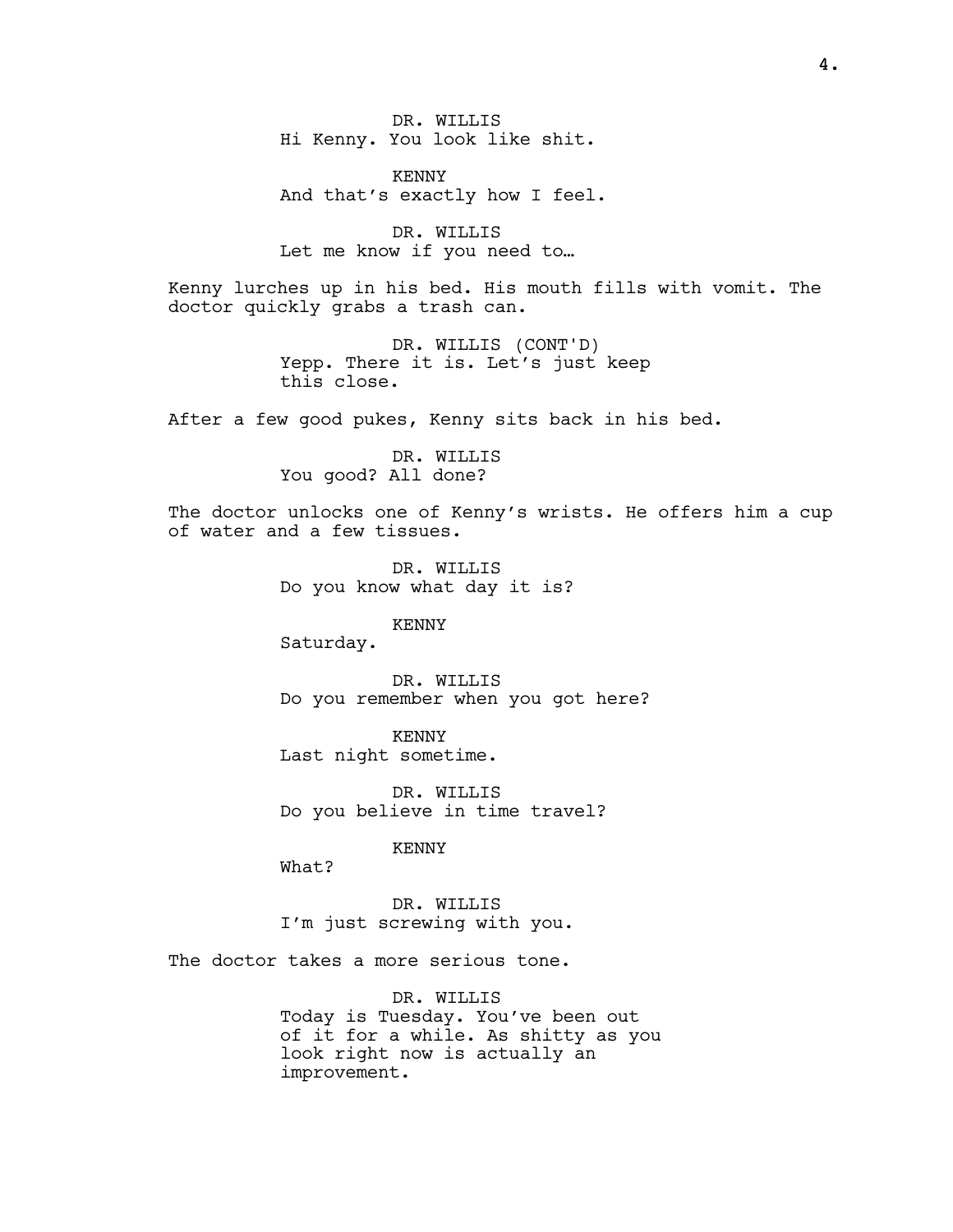DR. WILLIS What's next is up to you my man.

The doctor makes a note in Kenny's file. A nurse enters. The doctor hands her the file.

> DR. WILLIS He's clear for transfer.

Dr. Willis leaves.

KENNY Transfer? Where am I going?

MONTAGE:

INT. HOSPITAL - DAY

Kenny is in a wheelchair. He's being transported from the "regular" hospital. Soothing colors. People bringing get well wishes. Open air atriums make way to an underground hallway. Bleak overhead fluorescent tubes are all that adorn this part of the hospital.

INT. COUNTY MENTAL HEALTH HOSPITAL - DAY

The aid transporting Kenny gets buzzed in. He hands a guard Kenny's paperwork. The aid goes back through the door he came in.

Kenny and the guard are alone. The guard looks mean as hell. All business.

> KENNY Do you know how long I have to wait for?

The guard pulls out a cell phone and shrugs his shoulders.

KENNY Do you know where they're taking me?

Again the guard offers no help.

KENNY (agitated) Do you understand English?